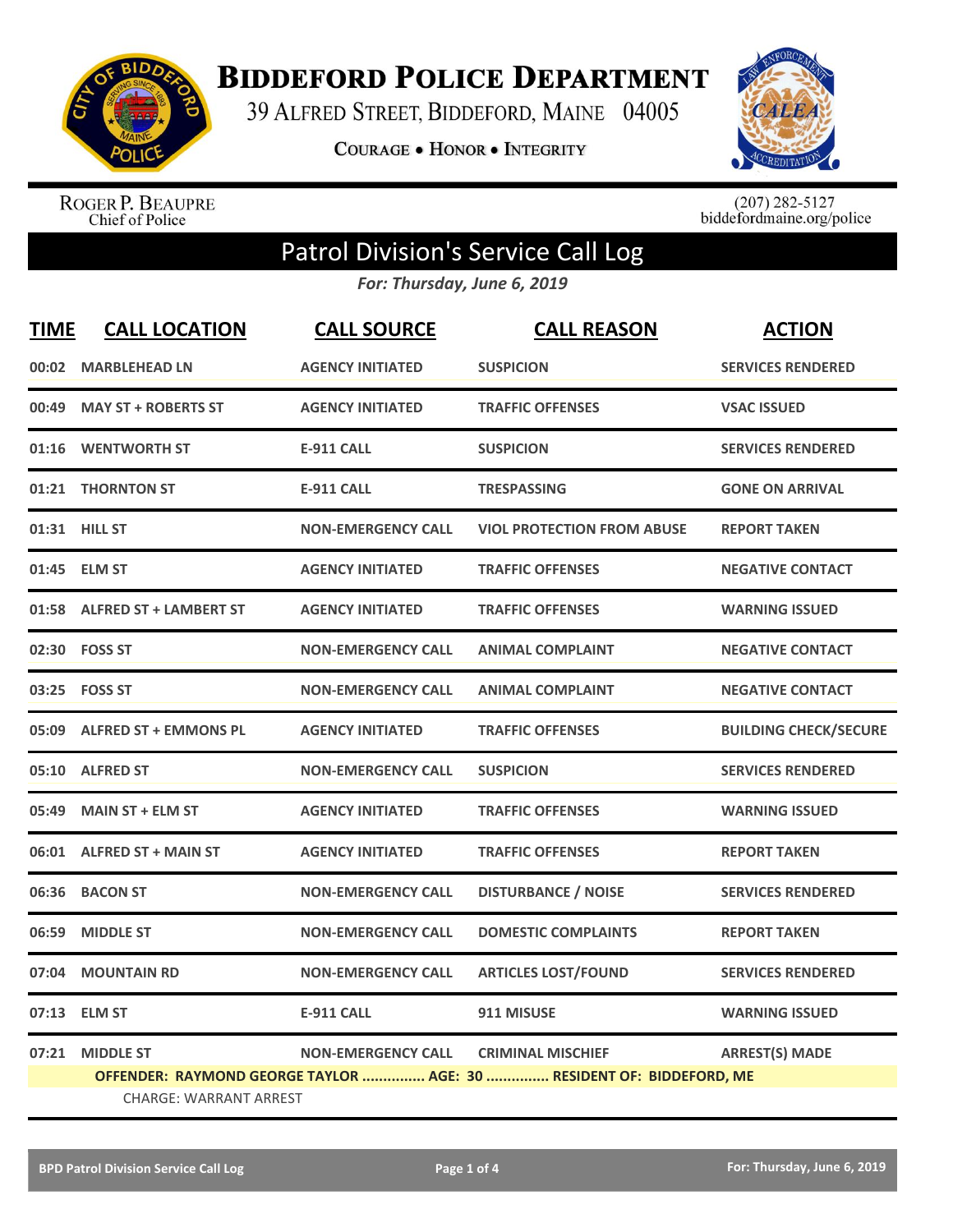| <b>TIME</b> | <b>CALL LOCATION</b>                           | <b>CALL SOURCE</b>        | <b>CALL REASON</b>                                            | <b>ACTION</b>                |
|-------------|------------------------------------------------|---------------------------|---------------------------------------------------------------|------------------------------|
|             | 08:29 ALFRED ST                                | <b>NON-EMERGENCY CALL</b> | <b>DRUG BOX</b>                                               | <b>SERVICES RENDERED</b>     |
|             | 08:29 ALFRED ST                                | <b>AGENCY INITIATED</b>   | <b>TRAFFIC OFFENSES</b>                                       | <b>WARNING ISSUED</b>        |
|             | 08:43 ALFRED ST                                | <b>AGENCY INITIATED</b>   | <b>TRAFFIC OFFENSES</b>                                       | <b>WARNING ISSUED</b>        |
|             | 09:49 RIVER RD                                 | <b>WALK-IN AT STATION</b> | <b>THEFT</b>                                                  | <b>REPORT TAKEN</b>          |
|             | 10:07 GRANITE ST                               | <b>WALK-IN AT STATION</b> | <b>REQUESTING SPEED DETAIL</b>                                | <b>SERVICES RENDERED</b>     |
|             | 10:14 SEA SPRAY DR                             | <b>NON-EMERGENCY CALL</b> | <b>SUSPICION</b>                                              | <b>SERVICES RENDERED</b>     |
|             | 10:18 ORCHARD ST                               | <b>NON-EMERGENCY CALL</b> | <b>ANIMAL COMPLAINT</b>                                       | <b>SERVICES RENDERED</b>     |
|             | 10:51 MAY ST                                   | <b>NON-EMERGENCY CALL</b> | <b>WRIT</b>                                                   | <b>CITATION ISSUED</b>       |
|             | <b>CHARGE: CRIMINAL TRESPASS</b>               |                           | OFFENDER: MARY B PULLEN  AGE: 73  RESIDENT OF: BIDDEFORD, ME  |                              |
|             | 11:08 FOREST ST                                | <b>AGENCY INITIATED</b>   | <b>TRAFFIC OFFENSES</b>                                       | <b>WARNING ISSUED</b>        |
|             | 11:13 LAMBERT ST                               | <b>AGENCY INITIATED</b>   | <b>ANIMAL COMPLAINT</b>                                       | <b>SERVICES RENDERED</b>     |
|             | 11:19 ALFRED ST                                | <b>AGENCY INITIATED</b>   | <b>TRAFFIC OFFENSES</b>                                       | <b>CITATION ISSUED</b>       |
|             | <b>CHARGE: OPERATE VEHICLE WITHOUT LICENSE</b> |                           | OFFENDER: KAITLYN M SAWYER  AGE: 18  RESIDENT OF: SANFORD, ME |                              |
|             | 11:41 WASHINGTON ST                            | <b>AGENCY INITIATED</b>   | <b>PARKING COMPLAINT</b>                                      | <b>SERVICES RENDERED</b>     |
|             | 12:13 ELM ST                                   | <b>E-911 CALL</b>         | 911 MISUSE                                                    | <b>WARNING ISSUED</b>        |
|             | 12:27 LINCOLN ST                               | <b>E-911 CALL</b>         | 911 MISUSE                                                    | <b>REFERRED OTHER AGENCY</b> |
|             | 12:34 HILLS BEACH RD                           | <b>AGENCY INITIATED</b>   | <b>TRAFFIC OFFENSES</b>                                       | <b>VSAC ISSUED</b>           |
|             | 13:03 ALFRED ST                                | <b>WALK-IN AT STATION</b> | <b>COURT ORDERED CHECK IN</b>                                 | <b>SERVICES RENDERED</b>     |
|             | 13:12 LITTLE HOUSE OF PRAYER DR                | <b>WALK-IN AT STATION</b> | <b>SEX OFFENDER REGISTRATION</b>                              | <b>REPORT TAKEN</b>          |
|             | 13:32 MEDICAL CENTER DR                        | <b>AGENCY INITIATED</b>   | <b>PAPERWORK</b>                                              | <b>PAPERWORK NOT SERVED</b>  |
|             | 13:32 MAIN ST                                  | <b>E-911 CALL</b>         | 911 MISUSE                                                    | <b>WARNING ISSUED</b>        |
|             | 13:33 MAIN ST + FOSS ST                        | <b>AGENCY INITIATED</b>   | <b>TRAFFIC OFFENSES</b>                                       | <b>WARNING ISSUED</b>        |
|             | $13:49$ FOSS ST + POOL ST                      | <b>AGENCY INITIATED</b>   | <b>TRAFFIC OFFENSES</b>                                       | <b>NO ACTION REQUIRED</b>    |
|             | 13:56 ALFRED ST                                | <b>AGENCY INITIATED</b>   | <b>TRAFFIC OFFENSES</b>                                       | <b>WARNING ISSUED</b>        |
|             | 14:07 ALFRED ST                                | <b>AGENCY INITIATED</b>   | <b>PAPERWORK</b>                                              | <b>PAPERWORK NOT SERVED</b>  |
|             | <b>14:10 WEST ST</b>                           | <b>AGENCY INITIATED</b>   | <b>ANIMAL COMPLAINT</b>                                       | <b>FIELD INTERVIEW</b>       |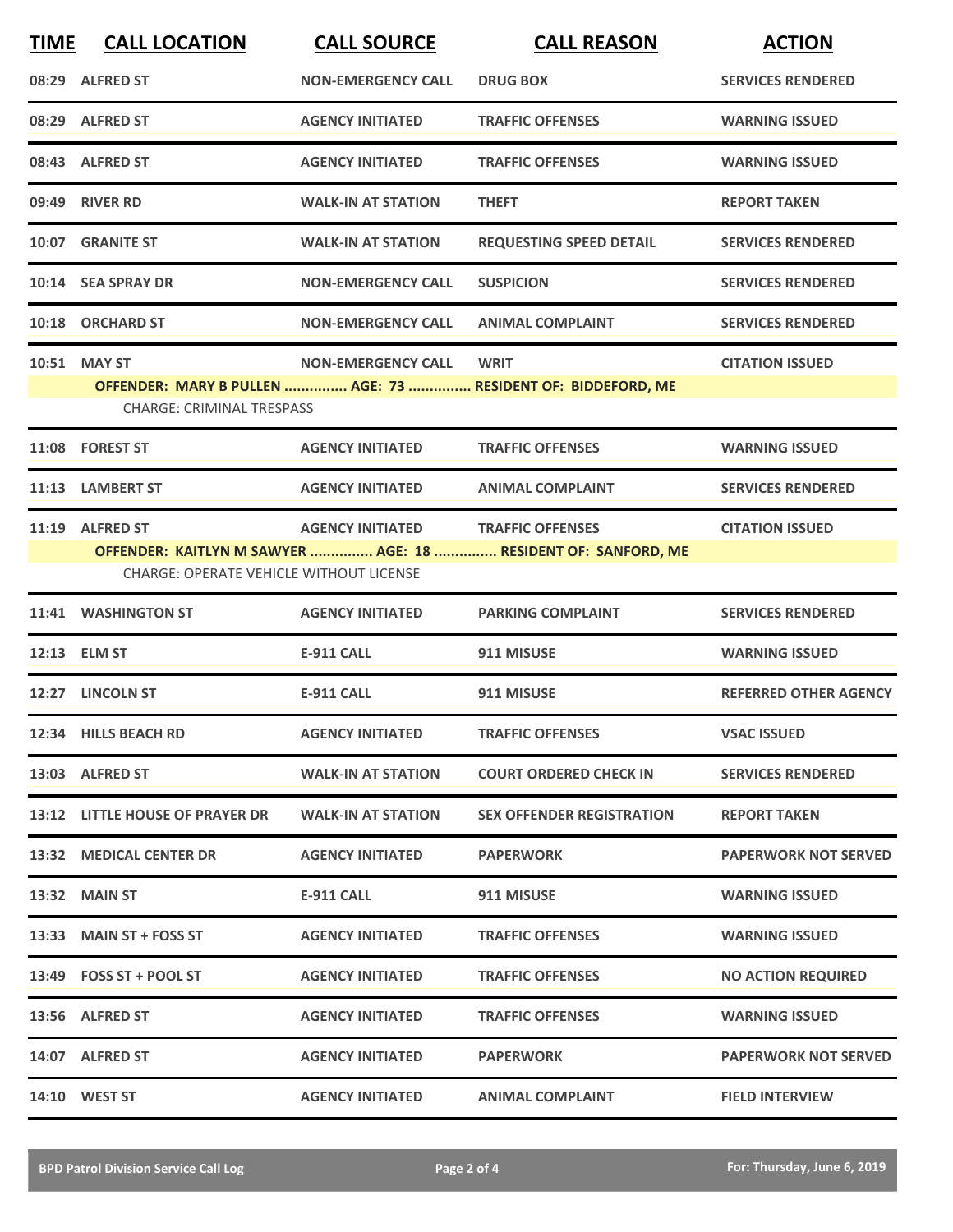| <b>TIME</b> | <b>CALL LOCATION</b>                   | <b>CALL SOURCE</b>           | <b>CALL REASON</b>                                                | <b>ACTION</b>                |
|-------------|----------------------------------------|------------------------------|-------------------------------------------------------------------|------------------------------|
|             | 14:12 ALFRED ST                        | <b>AGENCY INITIATED</b>      | <b>PAPERWORK</b>                                                  | <b>PAPERWORK NOT SERVED</b>  |
|             | 14:31 ALFRED ST                        | <b>NON-EMERGENCY CALL</b>    | <b>COURT ORDERED CHECK IN</b>                                     | <b>SERVICES RENDERED</b>     |
|             | 14:34 ALFRED ST                        | <b>WALK-IN AT STATION</b>    | <b>PAPERWORK</b>                                                  | <b>PAPERWORK SERVED</b>      |
|             | 15:02 BAY ST                           | <b>AGENCY INITIATED</b>      | <b>ANIMAL COMPLAINT</b>                                           | <b>SERVICES RENDERED</b>     |
|             | 15:25 MAIN ST                          | <b>NON-EMERGENCY CALL</b>    | <b>DISTURBANCE / NOISE</b>                                        | <b>REPORT TAKEN</b>          |
|             | 15:33 MILE STRETCH RD                  | <b>AGENCY INITIATED</b>      | <b>TRAFFIC OFFENSES</b>                                           | <b>WARNING ISSUED</b>        |
|             | 15:53 FOSS ST                          | <b>AGENCY INITIATED</b>      | <b>PAPERWORK</b>                                                  | <b>NO ACTION REQUIRED</b>    |
|             | 15:54 WENTWORTH ST + SOUTH ST          | <b>RADIO</b>                 | <b>ASSIST PD AGENCY</b>                                           | <b>SERVICES RENDERED</b>     |
|             | 16:48 SULLIVAN ST                      | <b>NON-EMERGENCY CALL</b>    | <b>DISTURBANCE / NOISE</b>                                        | <b>WARNING ISSUED</b>        |
|             | 17:05 POOL ST + MEETINGHOUSE RD        | <b>AGENCY INITIATED</b>      | <b>TRAFFIC OFFENSES</b>                                           | <b>WARNING ISSUED</b>        |
|             | 17:07 ELM ST                           | <b>AGENCY INITIATED</b>      | <b>TRAFFIC OFFENSES</b>                                           | <b>WARNING ISSUED</b>        |
|             | 17:13 ALFRED ST                        | <b>NON-EMERGENCY CALL</b>    | <b>SUSPICION</b>                                                  | <b>SERVICES RENDERED</b>     |
|             | 17:17 PRECOURT ST + BAKERS WAY         | <b>AGENCY INITIATED</b>      | <b>TRAFFIC OFFENSES</b>                                           | <b>WARNING ISSUED</b>        |
|             | 17:24 ELM ST                           | <b>AGENCY INITIATED</b>      | <b>TRAFFIC OFFENSES</b>                                           | <b>WARNING ISSUED</b>        |
|             | 17:27 POOL ST                          | <b>AGENCY INITIATED</b>      | <b>PAPERWORK</b>                                                  | <b>PAPERWORK SERVED</b>      |
|             | 17:31 STATE ST                         | <b>E-911 CALL</b>            | <b>BRUSH / GRASS FIRE</b>                                         | <b>SERVICES RENDERED</b>     |
|             | 17:59 ALFRED ST                        | NON-EMERGENCY CALL PAPERWORK |                                                                   | <b>PAPERWORK SERVED</b>      |
|             | CHARGE: IMPERSONATING A PUBLIC SERVANT |                              | OFFENDER: JONATHAN P ROBBINS  AGE: 35  RESIDENT OF: BIDDEFORD, ME |                              |
|             | 18:17 BOULDER WAY                      | <b>E-911 CALL</b>            | <b>DOMESTIC COMPLAINTS</b>                                        | <b>REPORT TAKEN</b>          |
|             | 18:28 CENTER ST                        | <b>E-911 CALL</b>            | 911 MISUSE                                                        | <b>SERVICES RENDERED</b>     |
|             | <b>18:33 MOUNTAIN RD</b>               | <b>NON-EMERGENCY CALL</b>    | <b>ARTICLES LOST/FOUND</b>                                        | <b>SERVICES RENDERED</b>     |
|             | 18:35 WESTWOOD DR                      | <b>NON-EMERGENCY CALL</b>    | <b>ANIMAL COMPLAINT</b>                                           | <b>REFERRED OTHER AGENCY</b> |
|             | 18:43 LINCOLN ST                       | E-911 CALL                   | 911 MISUSE                                                        | <b>NO ACTION REQUIRED</b>    |
|             | 19:27 ALFRED ST                        | <b>NON-EMERGENCY CALL</b>    | <b>INSPECTION PERMIT</b>                                          | <b>SERVICES RENDERED</b>     |
|             | <b>19:35 VINE ST</b>                   | E-911 CALL                   | 911 MISUSE                                                        | <b>WARNING ISSUED</b>        |
|             | 19:37 ALFRED ST                        | <b>AGENCY INITIATED</b>      | <b>COURT ORDERED CHECK IN</b>                                     | <b>SERVICES RENDERED</b>     |